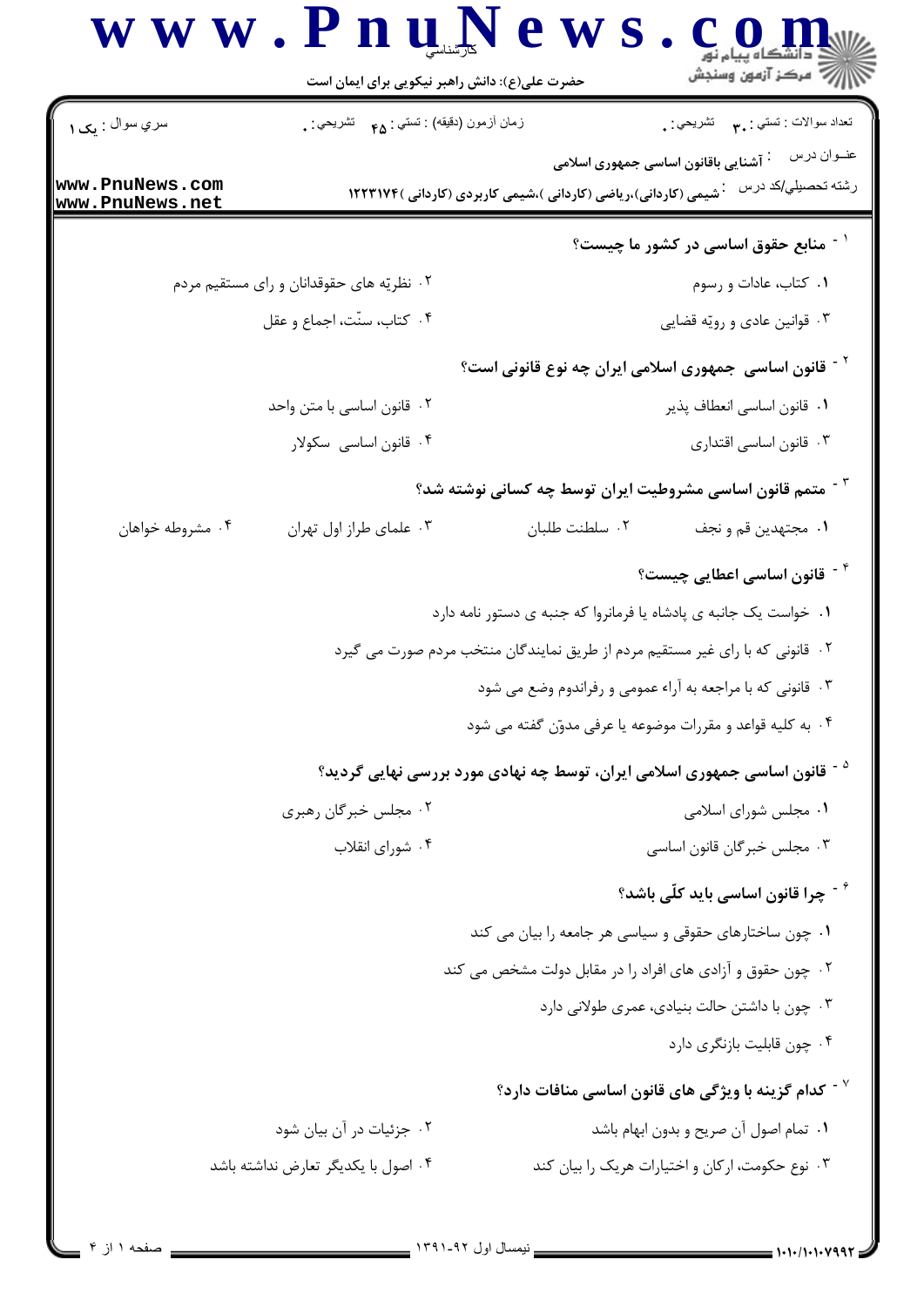|                                    | حضرت علی(ع): دانش راهبر نیکویی برای ایمان است                                                                              |                                                                                                                   | أأأأ " مركز آزمون وسنجش                    |
|------------------------------------|----------------------------------------------------------------------------------------------------------------------------|-------------------------------------------------------------------------------------------------------------------|--------------------------------------------|
| سري سوال : ۱ يک                    | زمان أزمون (دقيقه) : تستى : ۴۵ $\bullet$ تشريحي : .                                                                        |                                                                                                                   | تعداد سوالات : تستي : پم       تشريحي : .  |
| www.PnuNews.com<br>www.PnuNews.net |                                                                                                                            | <sup>:</sup> آشنایی باقانون اساسی جمهوری اسلامی<br>شیمی (کاردانی)،ریاضی (کاردانی )،شیمی کاربردی (کاردانی )۱۲۲۳۱۷۴ | عنــوان درس<br>رشته تحصيل <i>ي </i> كد درس |
|                                    | <sup>^ -</sup> در تغییرات قانون اساسی مشروطیت و متمم آن در سال ۱۳۱۷ ، کدام بند به آن اضافه گردید؟                          |                                                                                                                   |                                            |
|                                    | ۰۲ استقلال قوه قضائيه                                                                                                      |                                                                                                                   | ۰۱ تغییر نوع حکومت به جمهوری               |
|                                    | ۰۴ ايراني الاصل بودن مادر وليعهد                                                                                           |                                                                                                                   | ۰۳ مردمی بودن حکومت                        |
|                                    |                                                                                                                            | <sup>٦</sup> <sup>-</sup> قانون اساسی جمهوری اسلامی ایران بر کدام مبنای فقهی استوار است؟                          |                                            |
| ۰۴ وكالت                           | ۰۳ لائيک                                                                                                                   | ۰۲ ولايت فقيه                                                                                                     | ۰۱ مشروطيت                                 |
|                                    |                                                                                                                            | ً ` ` در قانون اساسی جمهوری اسلامی ایران حق حاکمیت از آن کیست؟                                                    |                                            |
| ۰۴ رهبر                            | ۰۳ خداوند                                                                                                                  | ۰۲ دولت                                                                                                           | ۰۱ ملّت                                    |
|                                    | <sup>۱ -</sup> اصل ۳۷ قانون اساسی«هیچ کس از نظر قانون مجرم شناخته نمی شود مگر اینکه جرم او در دادگاه ثابت گردد» مبیّن کدام |                                                                                                                   | گزینه است؟                                 |
| ۰۴ ممنوعیت سلب آزادی               | ۰۳ ممنوعيت شكنجه                                                                                                           | ٠٢ اصل برائت                                                                                                      | ٠١ استقلال قضات                            |
|                                    |                                                                                                                            |                                                                                                                   | `` - كدام گزينه، خارج از شرايط رهبرى است؟  |
| ۰۴ کفایت و تدبیر                   | ۰۳ تابعیّت ایران                                                                                                           | ٠٢ اجتهاد                                                                                                         | ٠١. عدالت                                  |
|                                    |                                                                                                                            | ۱۳ <sup>-</sup> ابلاغ سیاست های کلّی نظام به عهده چه کسی است؟                                                     |                                            |
|                                    | ۰۲ رئیس مجلس                                                                                                               |                                                                                                                   | ۰۱ رئیس جمهور                              |
|                                    | ۰۴ رهبري                                                                                                                   |                                                                                                                   | ۰۳ رئیس مجلس خبرگان                        |
|                                    |                                                                                                                            | <sup>۱۴ -</sup> عزل رهبر طبق قانون اساسی از وظایف کدام نهاد می باشد؟                                              |                                            |
|                                    | ۰۲ رئیس قوه قضایی                                                                                                          |                                                                                                                   | ۰۱ شورای نگهبان                            |
|                                    | ۰۴ مجلس خبرگان                                                                                                             |                                                                                                                   | ۰۳ مجلس شورای اسلامی                       |
|                                    |                                                                                                                            | <sup>۱۵ -</sup> طبق قانون اساسی جمهوری اسلامی ایران، رهبر چگونه تعیین می شود؟                                     |                                            |
|                                    | ۰۲ به صورت غیر مستقیم توسط مردم                                                                                            |                                                                                                                   | ۰۱ با رای مستقیم مردم                      |
|                                    | ۰۴ توسط مراجع عظام شيعه                                                                                                    |                                                                                                                   | ۰۳ با رای مستقیم نمایندگان مجلس            |
|                                    |                                                                                                                            | <sup>۱۶ -</sup> مسوولیت اجرای قانون اساسی بر عهده ی چه مقامی است؟                                                 |                                            |
| ۰۴ رهبر                            | ۰۳ رئیس مجلس                                                                                                               | ۰۲ رئيس قوه قضائيه                                                                                                | ۰۱ رئیس جمهور                              |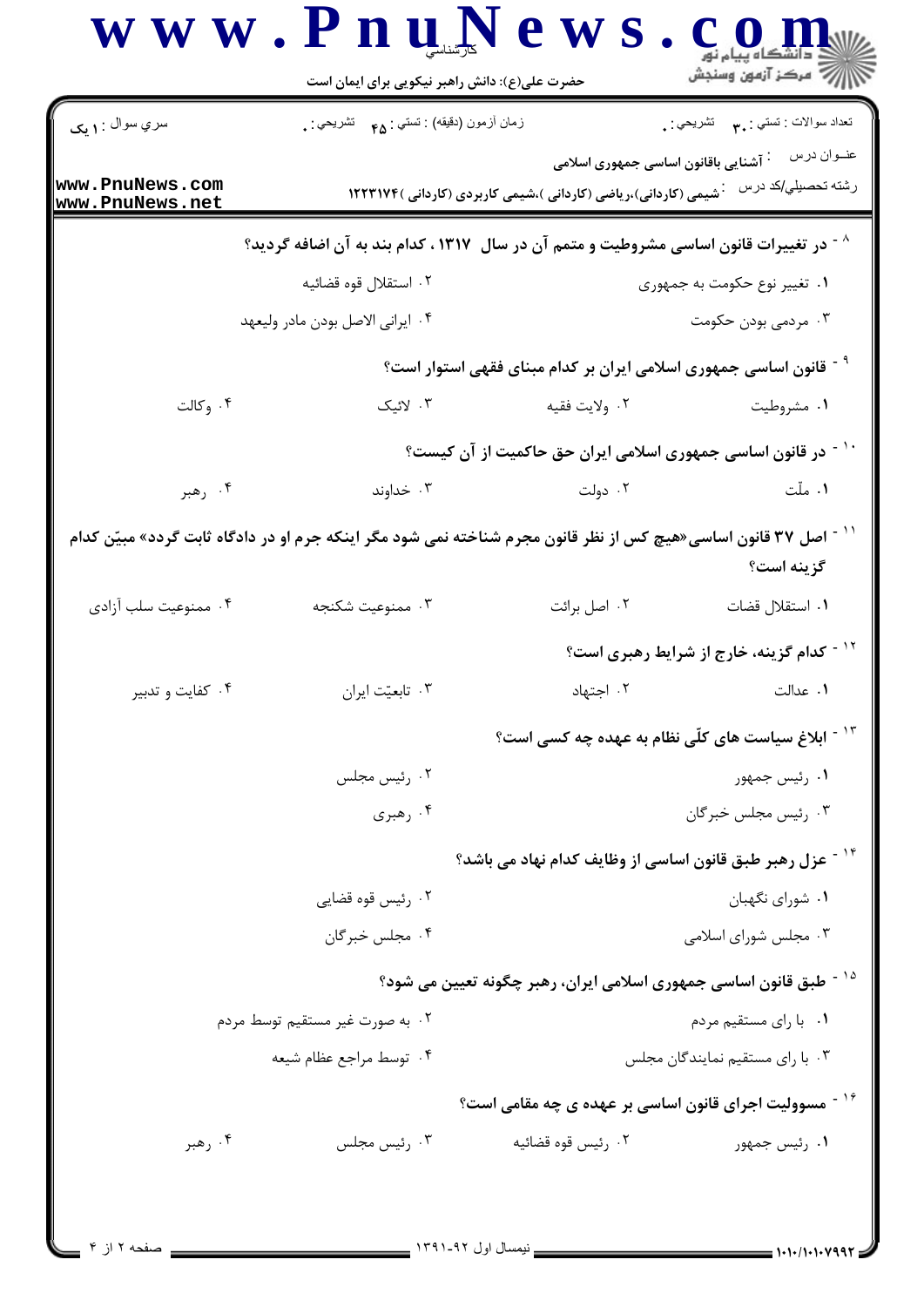## www.PnuNews.com حضرت علی(ع): دانش راهبر نیکویی برای ایمان است

نعداد سوالات : تستبي **: ٣,** تشريحي : . سري سوال : ۱ وي زمان أزمون (دقيقه) : تستي : <sub>۴۸</sub> تشريحي : <sub>.</sub> عنـوان درس د مستقایی باقانون اساسی جمهوری اسلامی رشته تحصیلی/کد درس عشیمی (کاردانی)،ریاضی (کاردانی )،شیمی کاربردی (کاردانی ) ۱۲۲۳۱۷۴ www.PnuNews.com www.PnuNews.net د - کدام گزینه در خصوص رئیس جمهور صحیح است؟  $^{\circ}$ ۰۱ رئيس جمهور توسط مجلس خبرگان عزل مي گردد ۰۲ دوره ریاست جمهوری پنج سال است ۰۳ وظایف قوه مقننه توسط ریاست جمهوری انجام می گیرد ۰۴ انتخاب مجدد او به صورت متوالی تنها برای یک دوره بلامانع است <sup>۱۸ -</sup> طبق قانون اساسی وزراء توسط چه کسی برای گرفتن رای اعتماد به مجلس معرفی می شوند؟ ۰۱ رهبر ۰۲ شورای نگهبان ۰۴ معاون اول رئيس جمهور ۰۳ رئیس جمهور <sup>۱۹ -</sup> دیوان محاسبات کشور مستقیماً زیر نظر چه نهادی است؟ ۰۴ قوه قضائیه ۰۳ رهبر ۰۱ مجلس شورای اسلامی **۲۰۰۰ رئیس جمهور** <sup>۲۰ -</sup> داوطلبان نمایندگی مجلس پس از ردّ صلاحیت، اعتراض و شکایت خود را از چه طریق پیگیری می نمایند؟ ۰۴ دیوان عدالت اداری ۰۲ قوه قضائیه ۰۳ رهبر ۰۱ شورای نگهبان <sup>۲۱ -</sup> نظارت بر انتخابات از وظایف کدام نهاد است؟ ۰۲ ستاد انتخابات کشو, ۰۴ شورای نگهبان ۰۳ مجلس شورای اسلامی ۰۱ وزارت کشور <sup>۲۲ -</sup> تحقیق و تفحّص در تمام امور کشور بر عهده چه نهادی است؟ ۰۲ قوه قضائیه ۰۱ سازمان بازرسی کل کشور ۰۴ مجلس شورای اسلامی ۰۳ وزارت دادگستری <sup>۲۲ -</sup> حقوقدانان شورای نگهبان در نهایت توسط کدام نهاد انتخاب می شوند؟ ۰۳ دادگستری ۰۱ مجلس شورای اسلامی سیسم ۲۰ قوه قضائیه ۰۴ دیوان عال*ی* کشور <sup>۲۴ -</sup> تفسیر قانون اساسی بر عهده کیست؟ ۰۴ وزیر دادگستری ۰۱ مجلس شورای اسلامی مستمتح آن شورای نگهبان ۰۳ وزارت کشور <sup>۲۵ -</sup> در بازنگری سال ۱۳۶۸ شمسی قانون اساسی جمهوری اسلامی ایران، چه اصلاحاتی صورت گرفت؟ ۰۲ حذف شورای امنیت ملی ۰۱ ایجاد پست نخست وزیری ۴. حذف مديريت شورايي در قوه قضائيه ۰۳ حذف دیوان عالی کشور